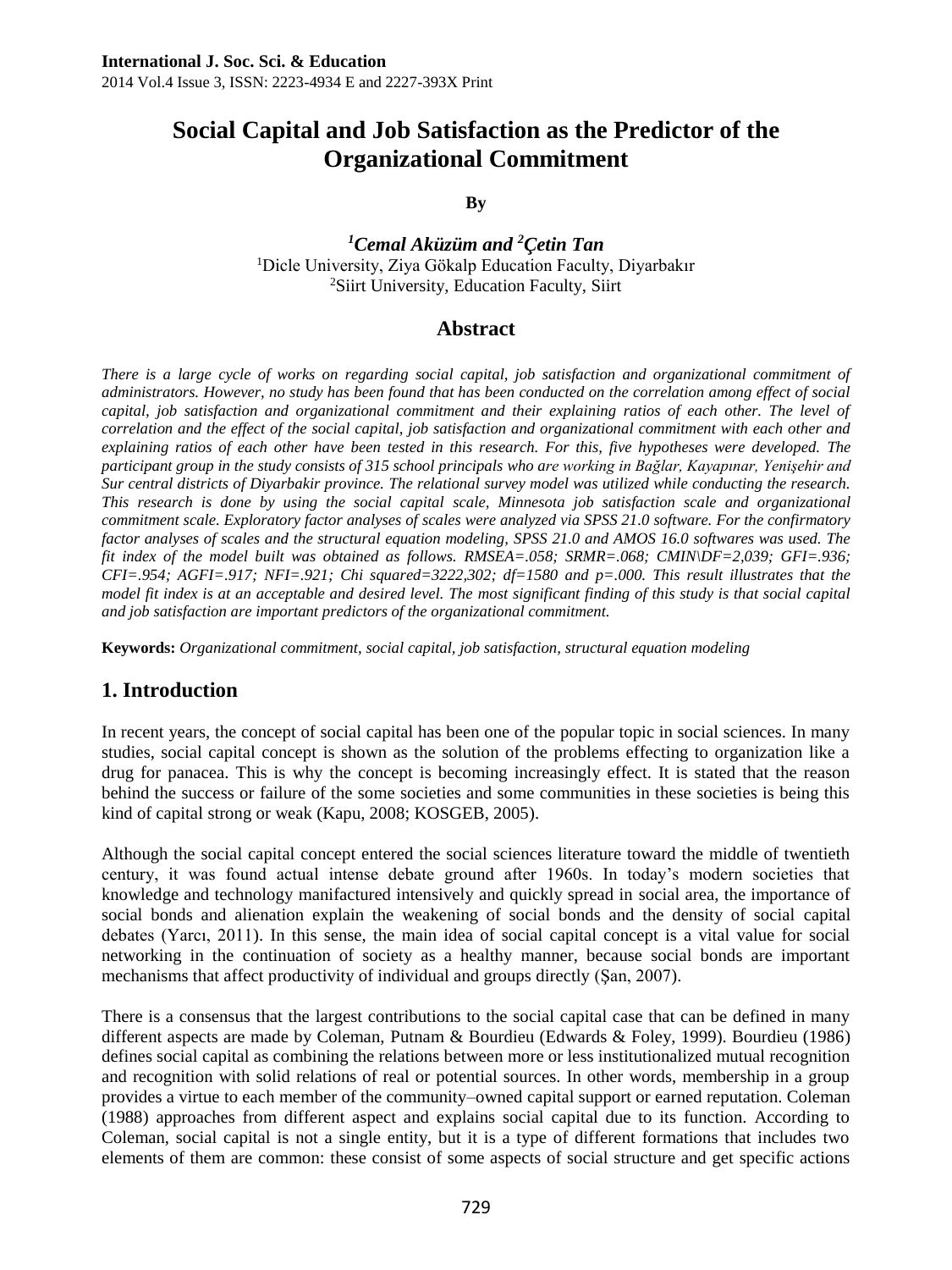easier for the actors –either persons or company actors- in the structure. Like other capital types, social capital is also productive, absence of it makes impossible to achieve specific purposes. Putnam (1993) tries to explain the effects of social capital on democratic institutions and economic development at the regional levels. Putnam defines social capital as the features of social organization like trust, norms and networks that can increase the efficiency of society through facilitating coordinated actions (Putnam, 1993, as cited in Seçer, 2009). In general, the assessment made in social capital concentrates around the axis of communication network, social norms and trust. In this context, the phenomenon of social capital is shaped by moral values that giving direction to community due to cultural and political structures with education (Karagül & Masca, 2005).

In organizations, increasing social capital levels with providing suitable environments, either supply many advantages to people as well as the individuals or increase employee's organizational commitment plays an important role to increase communication networks among employees and their participation to organizations (Naghavi & Baharloo, 2012). In other words, the presence of social capital increases organizational commitment with trust, communication and shared norms. The relationship between social capital that constructs different aspects of a social structure and organizational commitment provide both facilitating individuals' specific actions and obtaining some results enables to reach coordinated actions in groups.

In this sense, organizational commitment can be defined as accepting the values and objectives of the organization and desiring to remain as a member of organization by affording for organization's benefits (Macke, Genari & Faccin, 2012). In addition, there are three main features of commitment, these are; strong belief to organization's goals and values, desiring extra effort for organization, and willingness to participate and belong to organization (Fiorito, Bozeman, Young & Meurs, 2007).

Trust and group solidarity that are most important components of social capital strengths the relationship between social capital and job satisfaction. There are good faith and helping each other on the basis of social capital. Group solidarity provides individuals both more sense to the work and identification with the business. This increases the individual's job satisfaction (Hodson, 1997, as cited in Özdemir, 2008). Job satisfaction is also a key factor improving professional success and individual performance in organization. Job satisfaction shows an emotional response to different aspects of employees' works (Kreitner, Kinicki & Murc, 1999; Austin & Droussiotis, 2007; Noruzy, Shatery, Rezazadeh & Hatami-Shirkouhi, 2011). The effects of social interaction on job satisfaction or work related impacts, being of social capital in the literature extensively, are providing a useful framework for investigating the Dynamics like job satisfaction and social capital. Researches related with social capital and its relevant theories show that interpersonal relationships affect individuals' attitudes, behaviors and job satisfaction (Ahmadi, Shariati & Faraji, 2012a). In other words, social capital is one of the factors that increase job satisfaction and it plays an important role in improving performance with providing emotional and physical support (Savari, Eslami & Monavarifard, 2013).

Job satisfaction is to work in a way that minimizes stress and fatigue. Job satisfaction and organizational commitments of employees are most important issues that behavioral scientist stand on. Researches show that the continuity and the success of the organization largely related with job satisfaction and organizational commitment (Kaya, 2009). According to Mowday, Steers & Porter (1979) job satisfaction is an attitude formed as a result of work experiences and closely related to organizational commitment but it is a different term. As the commitment including values and objectives as a whole is a more global and reflective responsibility, job satisfaction is a responsibility of employee towards himself and the business itself or a particular point of view. The relationship between job satisfaction and organizational commitment has been a major focus in the literature. In these studies, largely job satisfaction leads in the direction of organizational commitment, some organizational commitment leads in the direction of job satisfaction (Ben-Bakr, Al-Shammari, Jefri & Prasad, 1994).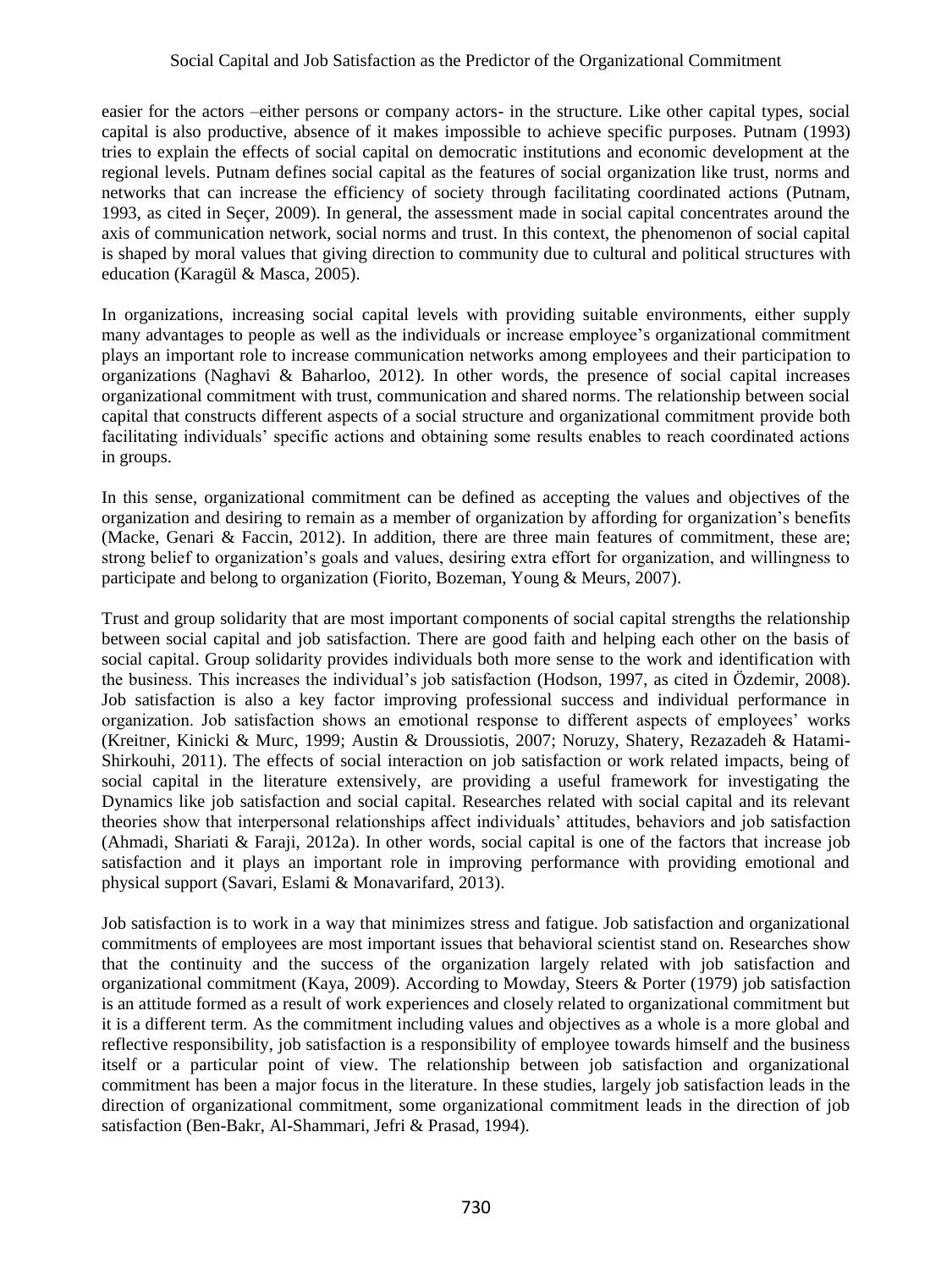There are many studies abour the relations between employee's level of social capital and organizational commitment (Watson & Papamarcos, 2002; Hsu, Chang, Huang & Chiang, 2011; Macke et al., 2012; Naghavi & Baharloo, 2012), between level of social capital and job satisfaction (Flap, Völker & Bulder, 2000; Flap & Völker, 2001; Requena, 2003; Seija, 2008; Ersözlü, 2008; Chazon, 2009; Ommen et al., 2009; Ahmadi et al., 2012a; Ahmadi et al., 2012b; Savari et al., 2013; Rostami, Hematali, Farmani & Saraei, 2013) and job satisfaction and the level of organizational commitment (Ostroff, 1992; Nauman, 1993; Tett & Meyer, 1993; Meador, 2001; Kök, 2006; Bowman, 2007; Izgar, 2008; Karataş & Güleş, 2010; Demirtaş, 2010; Açıkalın, 2011). However no studies have been reached related to social capital, job satisfaction and organizational commitment as a whole, effects level among them and explain each state (variance). On the other hand, with the use of high-level analysis techniques (AMOS, Lisrel etc.) in social sciences, the effect level and explain ratio of one or more independent variable on one or more dependent variables can be determined.

In this direction, starting from literature, the below hypothesis are constructed to test the interrelated explanation rate and the effects among social capital, job satisfaction and organizational commitment.

**H1.** Social capital levels of school administrators significantly and positively affect job satisfactions.

**H2.** Social capital levels of school administrators significantly explain job satisfactions.

**H3.** Social capital levels of school administrators significantly and positively affect organizational commitment.

**H4.** Social capital levels of school administrators and job satisfaction levels significantly and positively affect organizational commitment.

**H5.** Social capital levels of school administrators and job satisfaction levels significantly explain organizational commitment.



**Figure 1.** Path Diagram Related to Study Hypothesis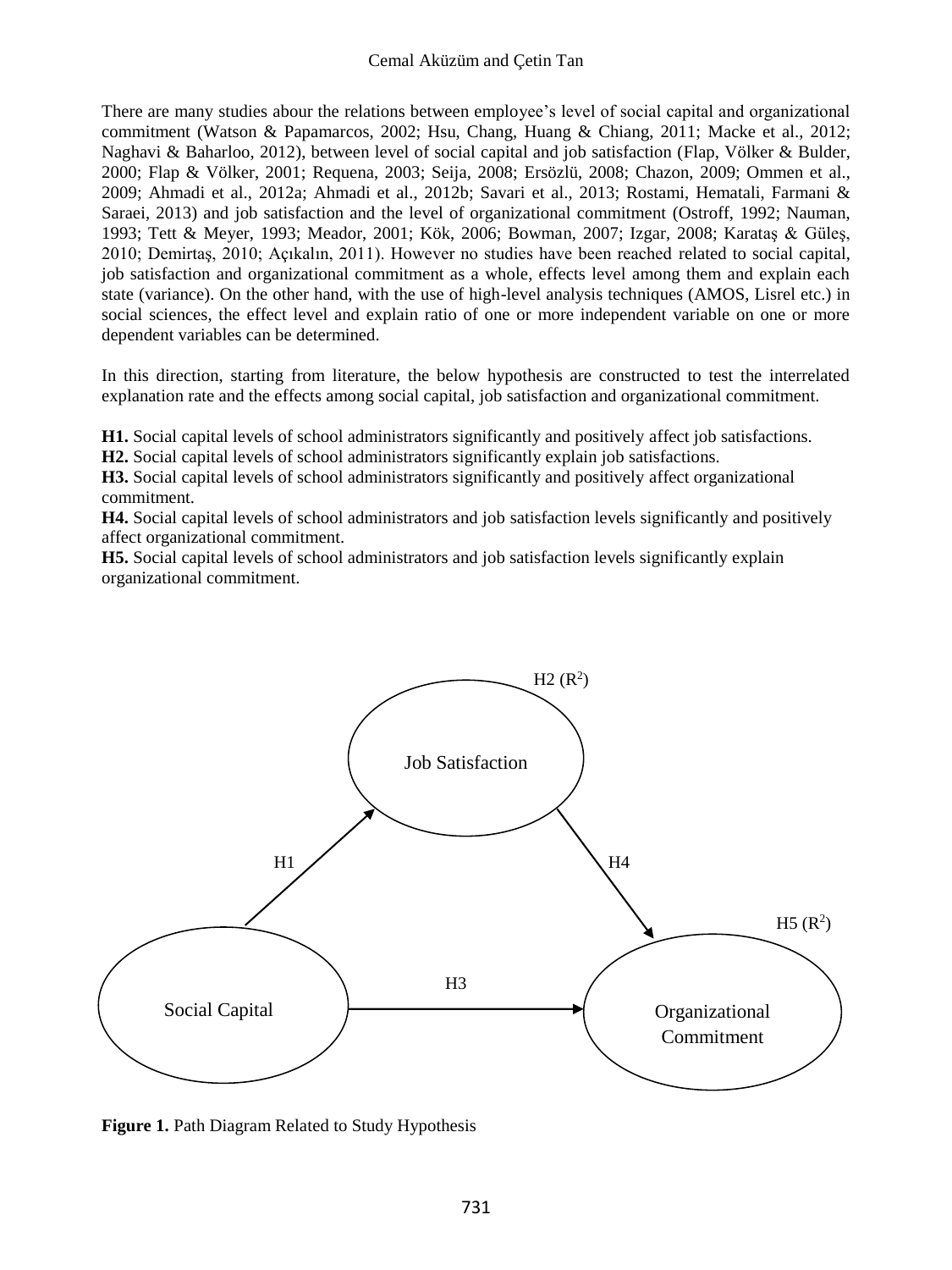## **2. Method**

### *Research Model*

Relational model is used in the research. Relational model is a pattern that aims to determine the extent and the interrelationship between two or more variables (Karasar, 2012). In this context, effect levels among social capital, job satisfaction and organizational commitment of school administrators and explain ratio of them are searched.

### *[Participants](http://tureng.com/search/population%20and%20sample)*

The study group of the research is composed of randomly selected 315 school administrator from Kayapınar, Sur and Yenişehir districts of Diyarbakır city. To construct structural equation modeling, more than 200 participant are needed because it is based on the number of participant and the significant of the difference in covariance matrix (Bayram, 2010). The participant of the research is 315 people so this number is enough for the objectives of the study and statistical analysis. The demografik features of the participants are listed here. Gender of participants;  $7\%$  (f=22) is "female",  $93\%$  (f=293) is "male". Age groups of participants;  $36\%$  (f=116) is "30 and less",  $43\%$  (f=136) is "between  $31 - 40$ " and  $21\%$  $(f=66)$  is "41 and more". Working time of participants; 47 % (149) is "10 years and less", 38 % ( $f=121$ ) is "between  $11-20$ " and  $15\%$  ( $f=45$ ) is "21 years and more".

### *Data Analysis*

The data taken from the research is coded into SPPS 21.0 and the demografik features of participants are analyzed with this program. SPSS 21.0 and AMOS 16.0 programs are used for the factor analysis of the scales and designed moded. Maximum likelihood estimation method is used for estimating model parameters during confirmatory factor analysis. The mean square root of aproximate errors (RMSEA), the mean square root of the standardized residual (SRMR), goodness of fit index (GFI), the adjusted goodness of fit index (AGFI), standardized conformity index (NFI), ki-square/latitude degree ( $X^2$ /sd = CMIN/DF) and the significance level (p) were considered for the assessment of model goodness of fit. The value of RMSEA between 0-0,08; the value of SRMR between 0-0,10; the value of GFI between .90- 1.00; the value of CFI between .90-1.00; the value of AGFI between .85-1.00; the value of NFI between .90-1.00; the value of  $X^2$ /sd (CMIN/DF) between 0-3; the value of "p" between 0.01-0.05 show best fit index values (Bayram, 2010; Byrne, 2001; Joreskog & Sorbom, 1993; Kline, 2005; Schermelleh-Engel & Moosbrugger, 2003; Reisinger & Mavondo, 2006; Şimşek, 2007). In the research, the minimum level of factor loading is decided as .30 during confirmatory factor analysis. If there were few number items in a scale prepared in social sciences area, the limit value for factor loading can be decreased till .30 (Büyüköztürk, 2007). In addition, the critical ratio is taken less tha 10 during the assessment of normality for confirmatory factor analysis and structural equation model. According to Kline, critical ratio is an estimated value of multivarite kurtosis normality that is z value. If the critical ratio is more than 10, this shows that there is a problem in the kurtosis value of the distribution.

#### **Data Collection Instuments and [Confirmatory Factor Analysis](http://tureng.com/search/confirmatory%20factor%20analysis)**

#### *Social Capital Scale:*

This scale is constructed with the help of the studies of Göksel, Aydınlatan & Bingöl (2010) by Nahapiet & Ghoshal (1998), Moral & Ghoshal (1996), and Tsai & Ghoshal (1998). This scale consists of four sections (personal information, social capital, covered knowledge sharing behaviour, internal and external control centredness). The social capital section includes 30 items and it consists of three main dimensions; structural, cognitive and relational. In the research, these three dimensions (structural, cognitive and relational) and 26 items related to these dimensions were used by taking necessary permissions from the researchers that construct scales. The whole scale Cronbach Alfa reliability value is found as .94 in the study of Göksel et al., (2010). The social capital scale includes Five-point Likert-type items and all items evaluated with five degrees as "always (too much)" (5), "usually (much)" (4), "seldom (medium)"  $(3)$ , "very rare (very few)"  $(2)$ , "never (none)"  $(1)$ .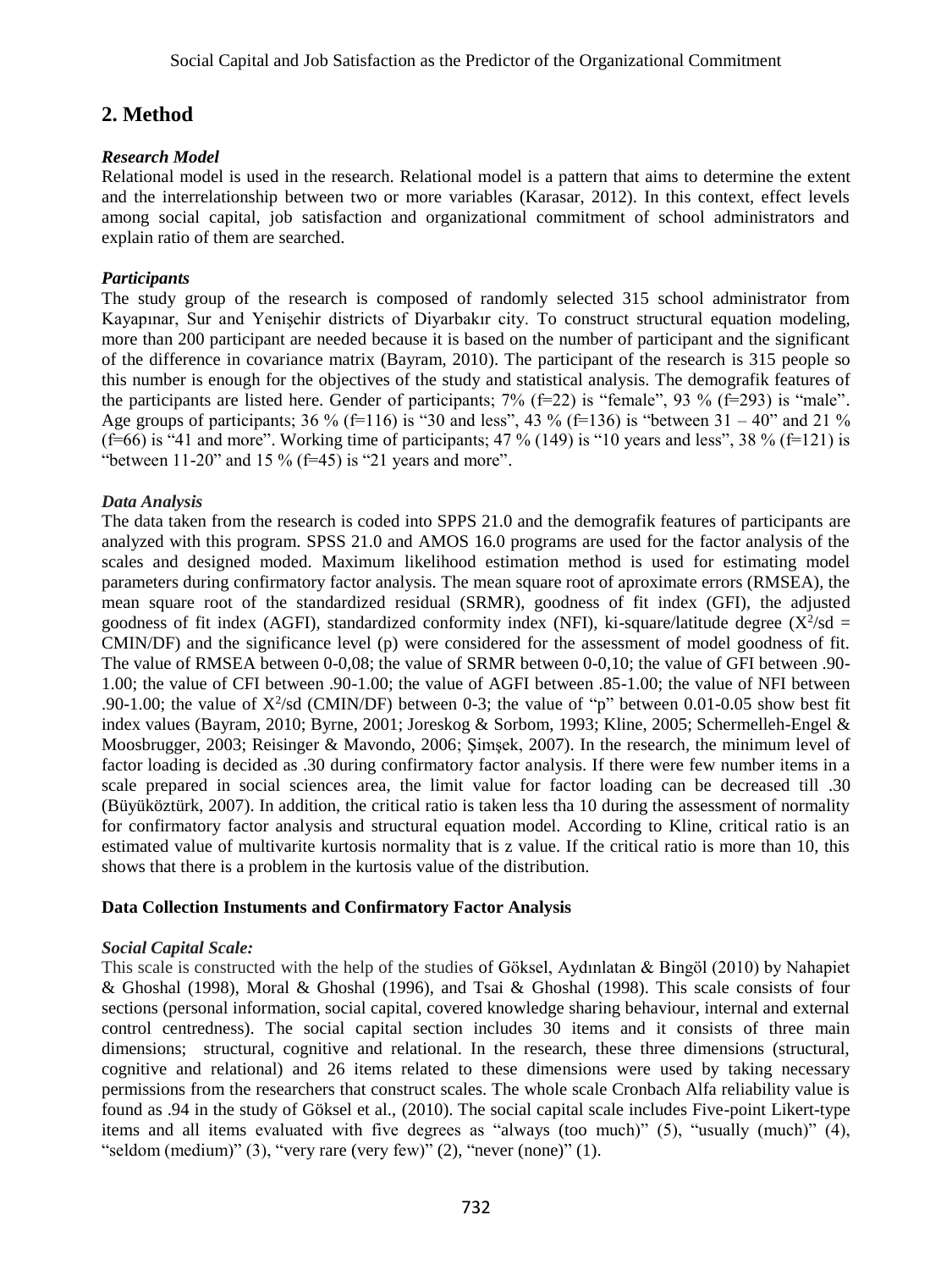#### Cemal Aküzüm and Çetin Tan

The Cronbach Alfa value is found as .91 for structural dimension, .86 for cognitive dimension and .93 for relational dimension at the end of the analysis of the data taken from this research Additonally confirmatory factor analysis dyagram of the scale is presented in Figure 2.

At the end of the confirmatory factor analysis, when normality assessment is taken into account, the critical ratio is found as 39.411 due to multivariate (Mardia) values. In the nextstep all items were included to the analysis because there were no items that has bigger than 10 critical ratio. In this case, the adaptive values of "Social Capital Scale" that constructed 26 items are listed as a result of the confirmatory factor analysis; RMSEA=.068; SRMR=.053; X<sup>2</sup>/sd (CMIN/DF)=2.47; GFI=.910; CFI=.918; AGFI=.902 and NFI=.911. This result shows that the fit values of the model is acceptable and desirable level.



**Figure 2.** Confirmatory Factor Analysis Diagram of the Social Capital Scale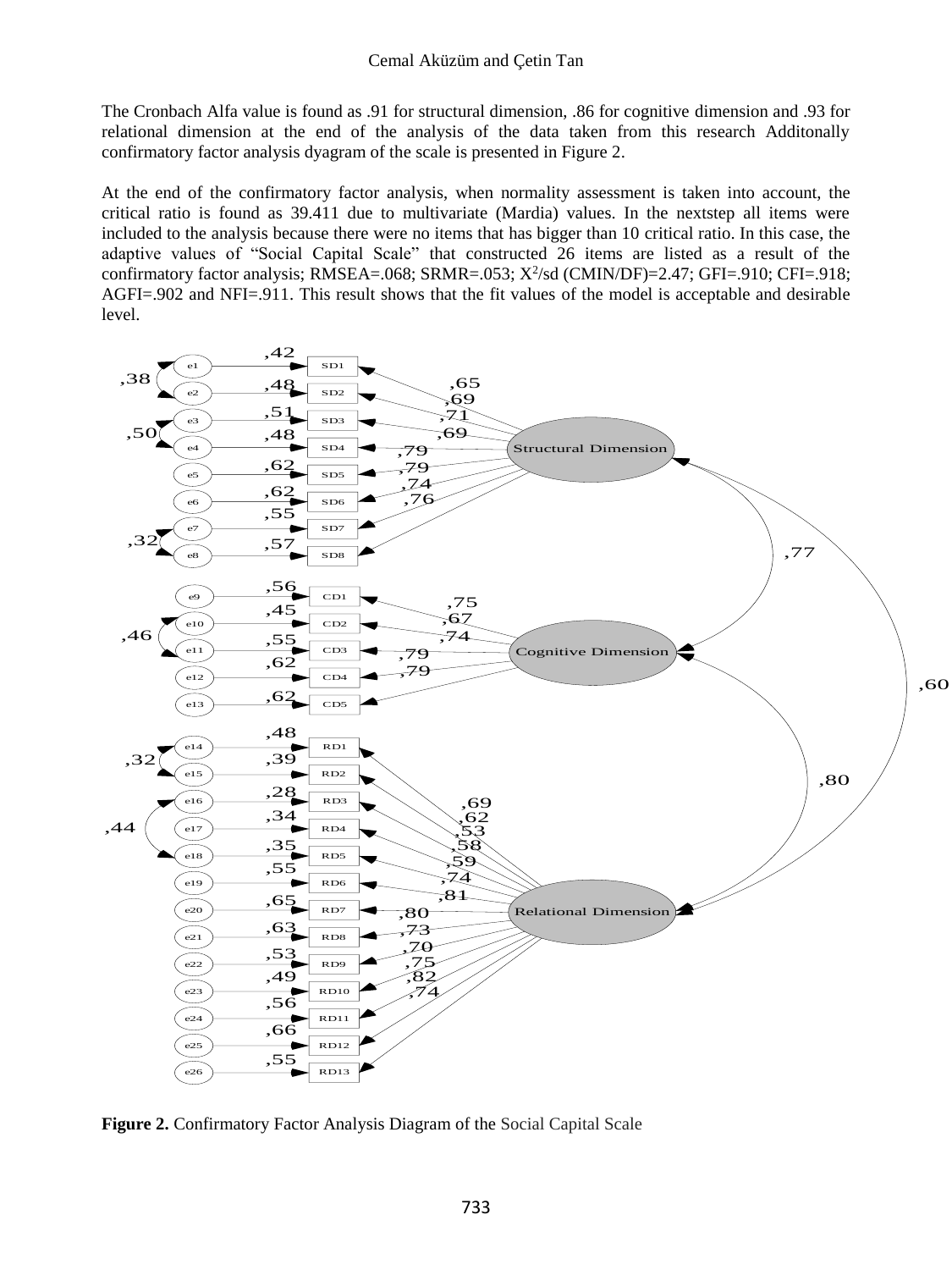#### *Minnesota Job Satisfaction Scale:*

The original of this scale is prepared by Weiss, Davis, England & Lofquist (1967). It is translated to Turkish by Baycan (1985) and it includes 20 items related the features of intrinsic, extrinsic and overall satisfaction level. Validity and reliability studies of the scale were done and the Cronbach Alpha value is found as .77. Minnesota Job Satisfaction Scale consists of five-point Likert-type items from 1 to 5. During the scoring of the scale; dissatisfied  $= 1$  point; not satisfied  $= 2$  point; undecided  $= 3$  point; Satisfied=4 point; very pleased=5 point.

The Cronbach Alpha reliability coefficient is found as .87 for intrinsic satisfaction dimension, .85 for extrinsic satisfaction dimension and .92 for overall satisfaction level at the end of the analysis of the data taken from this research. Additionally, confirmatory factor analysis of the scale is presented in Figure 3.



**Figure 3.** Confirmatory Factor Analysis Diagram of the Minnesota Job Satisfaction Scale

At the end of the confirmatory factor analysis, when normality assessment is taken into account, the critical ratio is found as 30.481 due to multivariate (Mardia) values. In the nextstep all items were included to the analysis because there were no items that has bigger than 10 critical ratio. In this case, the adaptive values of "Minnesota Job Satisfaction Sclae" that constructed 20 items are listed as a result of the confirmatory factor analysis; RMSEA=.082; SRMR=.080; CMIN/DF=2.96; GFI=.913; CFI=.911; AGFI=.907 and NFI=.902. This result shows that the fit values of the model is acceptable and desirable level.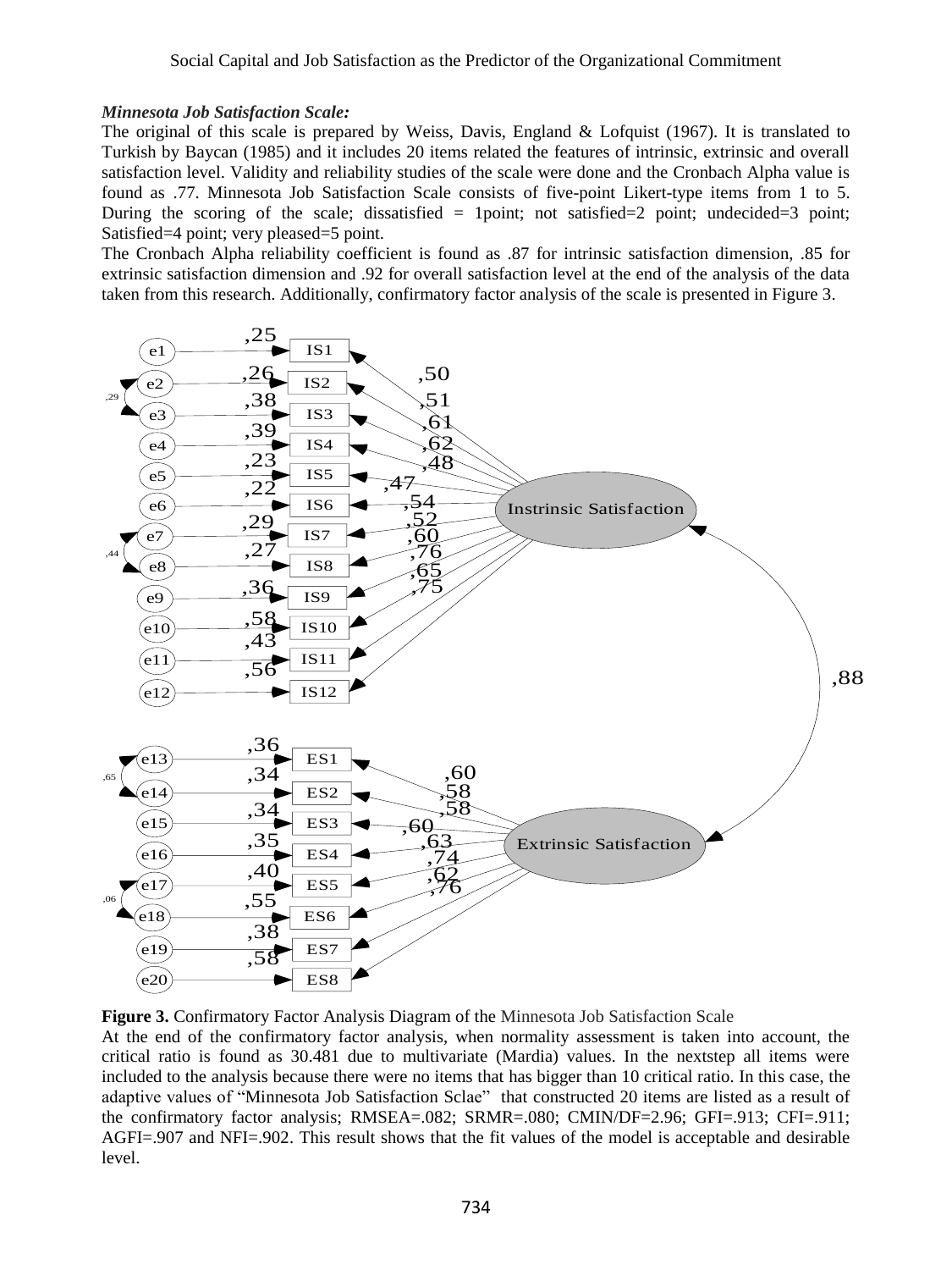#### Cemal Aküzüm and Çetin Tan

#### *Organizational Commitment Scale:*

Meyer & Allen (1984) proposed a different organizational commitment model; first type commitment is defined as "emotional commitment", second type commitment is defined as "continuance commitment". Three dimensional organizational commitment model is developed by adding "normative" or "moral" dimension proposed by Weiner & Vardi (1980) (Weiner & Vardi, 1980, as cited in Wasti & Önder, 2003:4). So the organizational commitment scale is developed based on these models by Meyer & Allen (1991). This scale consists of 18 items and three dimensions of emotional commitment, continuance commitment and normative commitment. It is widely used and accepted in Turkey (Wasti, 2000; Sarıdede & Doyuran, 2004). Organizational commitment scale is a seven-point Likert-type and scored from 1 to 7. In this research, as has Tok's (2007) study, "Continuance commitment" and "emotional commitment" dimensions of organizational commitment scale and 12 items of it were used. During the scoring of five-point Likert-type scale between 1-5: Totally disagree  $= 1$  point, disagree  $= 2$  points, undecided  $=$  3 points, agree  $=$  4 points, totally agree  $=$  5 points.

The Cronbach Alpha reliability coefficient is found as .64 for continuance commitment dimension, and .71 for emotional commitment dimension at the end of the analysis of the data taken from this research. Additionally, confirmatory factor analysis of the scale is presented in Figure 4.



**Figure 4.** Confirmatory Factor Analysis Diagram of the Organizational Commitment Scale At the end of the confirmatory factor analysis, when normality assessment is taken into account, the critical ratio is found as 12.510 due to multivariate (Mardia) values. In the nextstep all items were included to the analysis because there were no items that has bigger than 10 critical ratio. In this case, the adaptive values of "organizational commitment scale" that constructed 12 items are listed as a result of the confirmatory factor analysis; RMSEA=.084; SRMR=.079; CMIN/DF=2.85; GFI=.919; CFI=.904; AGFI=.873 and NFI=.866. This result shows that the fit values of the model is acceptable and desirable level.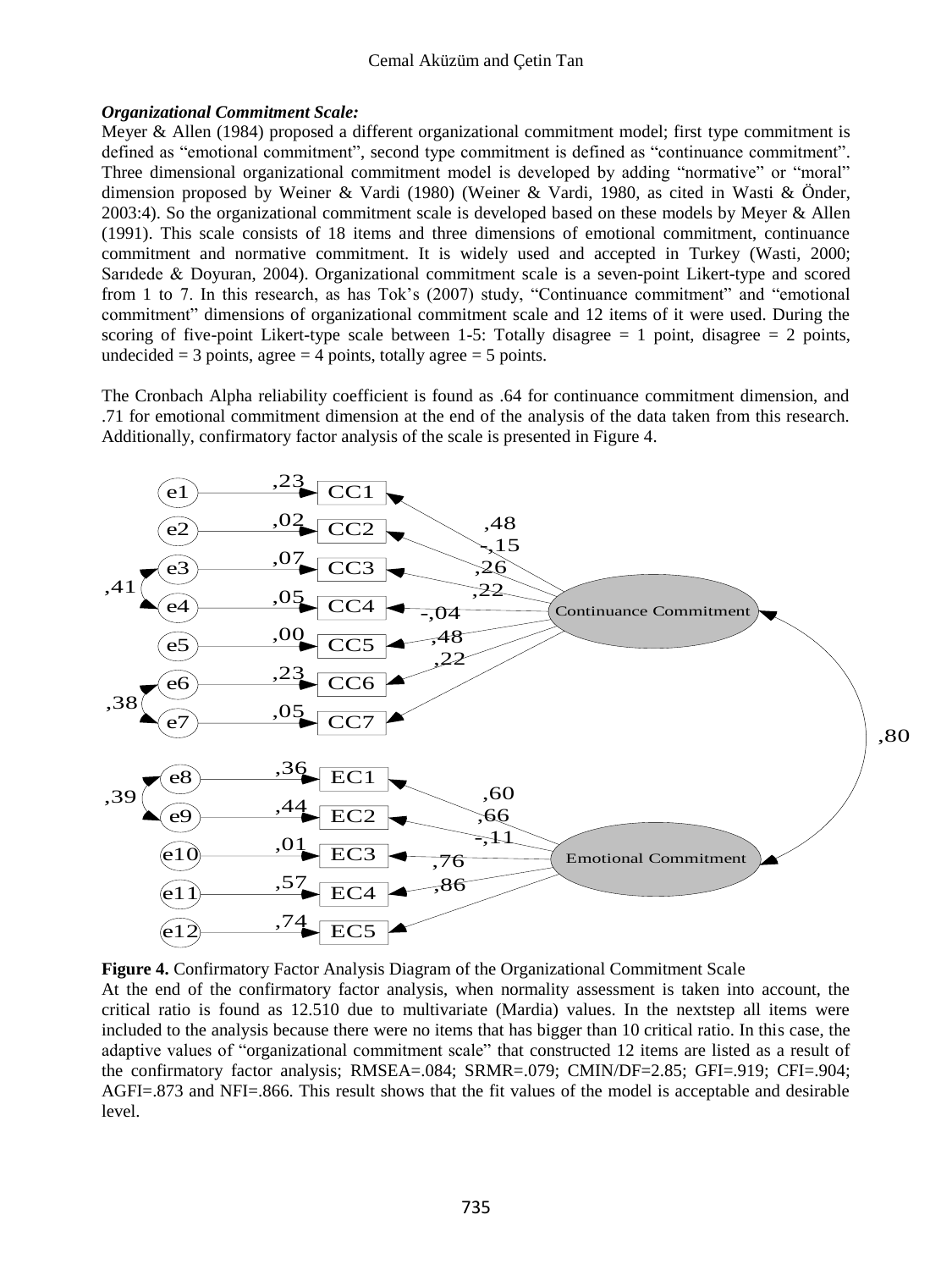## **3. Results**

In conclusion, "Structural Equation Model" in Figure-5 below was formulated to test the hypothesis of this study and shows the extent to which social capital, job satisfaction and organizational commitment are related.



**Figure 5.** Structural Equation Modelling and Analysis Results of Hypothesis

This model's fit values are calculated as follows: RMSEA=.058; SRMR=.068; CMIN\DF=2,039; GFI=.936; CFI=.954; AGFI=.917; NFI=.921; Chi squared=3222,302; df=1580 and p=.000. These results show that fit values of this model are at acceptable level.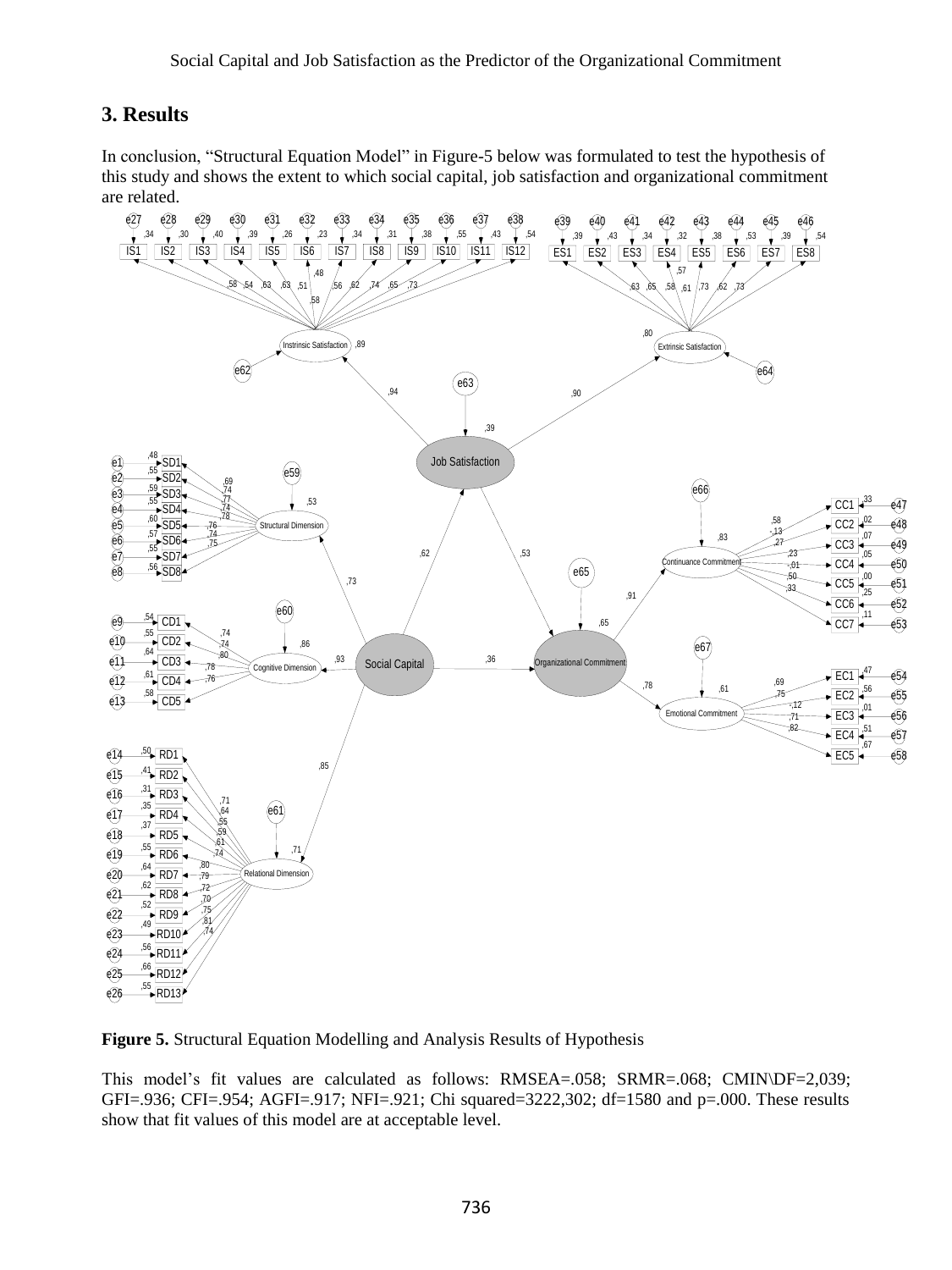There are three latent and 26 observed variables on the social capital scale. Structural size of latent variable is at .73, cognitive dimension has a value of .93 and correlational dimension is at .85. Observed variables within latent variable of structural dimension have a correlation coefficient between .78-.69. Observed variables within latent variable of cognitive dimension have a correlation coefficient between .80 and .76. Observed variables within latent variable of correlation dimension have a correlation coefficient between 81 and 55

There are two latent variables and 20 observed variables on the Minnesota job satisafaction scale. Intrinsic job satiftaction and extrinsic job satisfaction have a correlation coefficent of .94 and .90 respectively. Observed variables within latent variable of intrinsic satisfaction and that of extrinsic satisfaction have a value between .74-.51 and .73-.57 respectively.

Organizational commitment scale and consists of two latent and 12 observed variables. Continuance commitment and affective commitment latent variables have correlation coefficients .91 and .78 respectively. Observed variables within continuance commitment latent variable correlation have coefficients .58 and -.13. Observed variables in latent emotional commitment variable have correlation coefficients .82 and -.12.

With regard to the third hypothesis of the study, social capital has emerged as a significant and positive factor on organizational commitment at the level of .36. This confirms the accuracy of the hypothesis 3 that states "School administrators levels of social capital has a positive and significant impact organizational commitment". However, as seen in Figure 5, H3 has the lowest level of influence on the organizational commitment in the model. In other words, social capital compared to job satisfaction has less effect on organizational commitment.

Social capital and job satisfaction together have a positive and significant effect on organizational commitment at the level of .53. These results confirm the hypothesis 4 that states "School administrators' job satisfaction and social capital have a positive and significant impact on organizational commitment". Regarding the last hypothesis of the study, social capital and job satisfaction latent variables explain organizational commitment latent variable with 73% significance. In other words, changes that occurred in school administrators' organizational commitment depend on the degree of their social capital and job satisfaction rate with 65%. This result confirm the H5 that states "School administrators' social capital and and job satisfaction levels significantly explain their organizational commitment".

## **4. Discussion**

This study deals with social capital, job satisfaction and organizational commitment and how they influence each other. Firstly, in the light of literature five hypotheses have been formulated. In this part of the study, based on assumptions of hypotheses, the results obtained on the subject are compared with the results of other studies.

With regard to first hypothesis of the study that states school administrators' social capital level has a positive and significant effect job satisfaction, this study confirms the first hypothesis. In line with this hypothesis, the second hypothesis that states school administrators' social capital level has positive and significant effect on job satisfaction has also been confirmed. These results are consistent with the results of other studies on the subject. Flap et al., (2000); Flap & Völker (2001); Ahmadi et al., (2012a, 2012b) claim that social capital is effective on employee job satisfaction and experiences; Requena (2003) asserts that social capital is explanatory factor for employment satisfaction and quality of life and trust and social relations to a large extent explain quality of life and job satisfaction in the workplace; Ersözlü (2008) claims that teachers' social capital levels and their job satisfaction are highly tied; Chazon (2009) claims teachers' job satisfaction primarily depends on social capital and that kind of capital is urgent to mobilize teachers; Ommen et al., (2009) say that trust, mutual understanding of objectives and sharing determines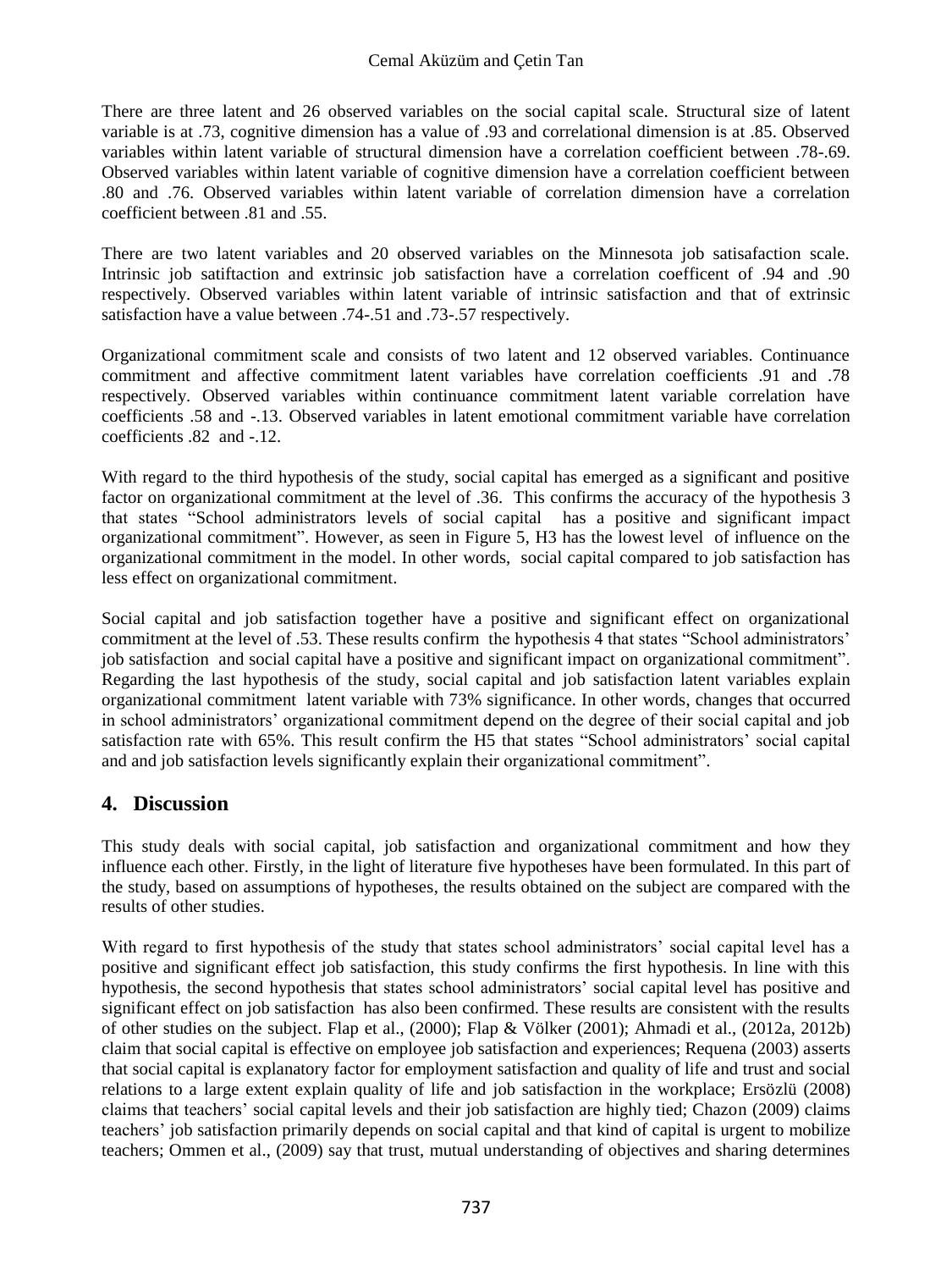the quality of social capital that social networking and communication unifies individuals and act in cooperation with each other and social capital has an important effect on job satisfaction. Seija (2008) claims that in general job social capital level increases job satisfaction. Savari et al., (2013); Rostami et al., (2013) have concluded that there is a positive and significant relationship between social capital (relational , cognitive and structural) and job satisfaction.

With regard to the third hypothesis of the study, it has been found that school administrators' social capital affects their organizational commitment positively and significantly. Other relevant studies has reached similar conclusions. For instance, according to Hsu et el., (2011); Watson & Papamarcos, (2002); Naghavi & Baharloo, (2012) there is a strong meaningful relationship between employees' social capital level and organizational commitment. Macke et al., (2012) in their studies that aim to identify social capital structural dimensions and organizational commitment in terms of reciprocity and collaboration features such as a commitment and claims that the social capital in terms of the relational dimension organizational positively affects commitment relationship in terms of trust participation and norms, such as sharing elements of organizational commitment positively affects and social capital of structural size in terms of the communication and the values of factors such as organizational trust, participation and sharing norms have a positive effect on organizational commitment.

As a result, social capital and job satisfaction together explain the significant effect organizational commitment. In other words, social capital and job satisfaction have been found to be important predictors for organizational commitment. In light of this finding, changes in school administrators' social capital and job satisfaction either positive or negative ones will affect their organizational commitment in the same manner. These results show that any measures to be taken to increase school administrators' social capital and job satisfaction indicate would predict higher levels of organizational commitment.

## **References**

- Açıkalın, C. (2011). İçsel ve dışsal doyumun örgütsel bağlılığa etkisi: Eskişehir üretim sektörü örneği (The effect of internal and external satisfaction on organizational commitment: Eskisehir is the example of productive sektor), *Dumlupınar University Journal of Social Science Institute,* (31), 237- 254.
- Ahmadi, F., Shariati, F. & Faraji, B. (2012a). Social capital and job satisfaction in health organizations, *Interdisciplinary Journal of Contemporary Research in Business*, 4(5), 709-724.
- Ahmadi, F., Shariati, F. & Faraji, B. (2012b). Impact of social capital on job satisfaction and quality outcomes: A study of Kurdistan province hospitals, *Interdisciplinary Journal of Contemporary Research in Business*, 4(5), 668-678.
- Austin, j. & Droussiotis, N. (2007). Job satisfaction of managers in Cyprus, *Euro Med Journal of Business*, 2(2), 55-68.
- Bayram, N. (2010). *Yapısal Eşitlik Modellemesine Giriş, AMOS Uygulamaları* (*Introduction to Structural Equation Modeling, AMOS Applications*), Bursa: Ezgi Pub.
- Baycan, A. (1985). *An analysis of the several aspects of job satisfaction between different occupational groups*, Unublished Doctoral Thesis, Boğaziçi University, İstanbul.
- Ben-Bakr, K.A., Al-Shammari, Id S., Jefri, O. & Prasad, J.N. (2004). Organizational commitment, satisfaction, and turnover in Saudi organizations: A predictive study, *The Journal of Socio-Economics*, 23(4), 449-456.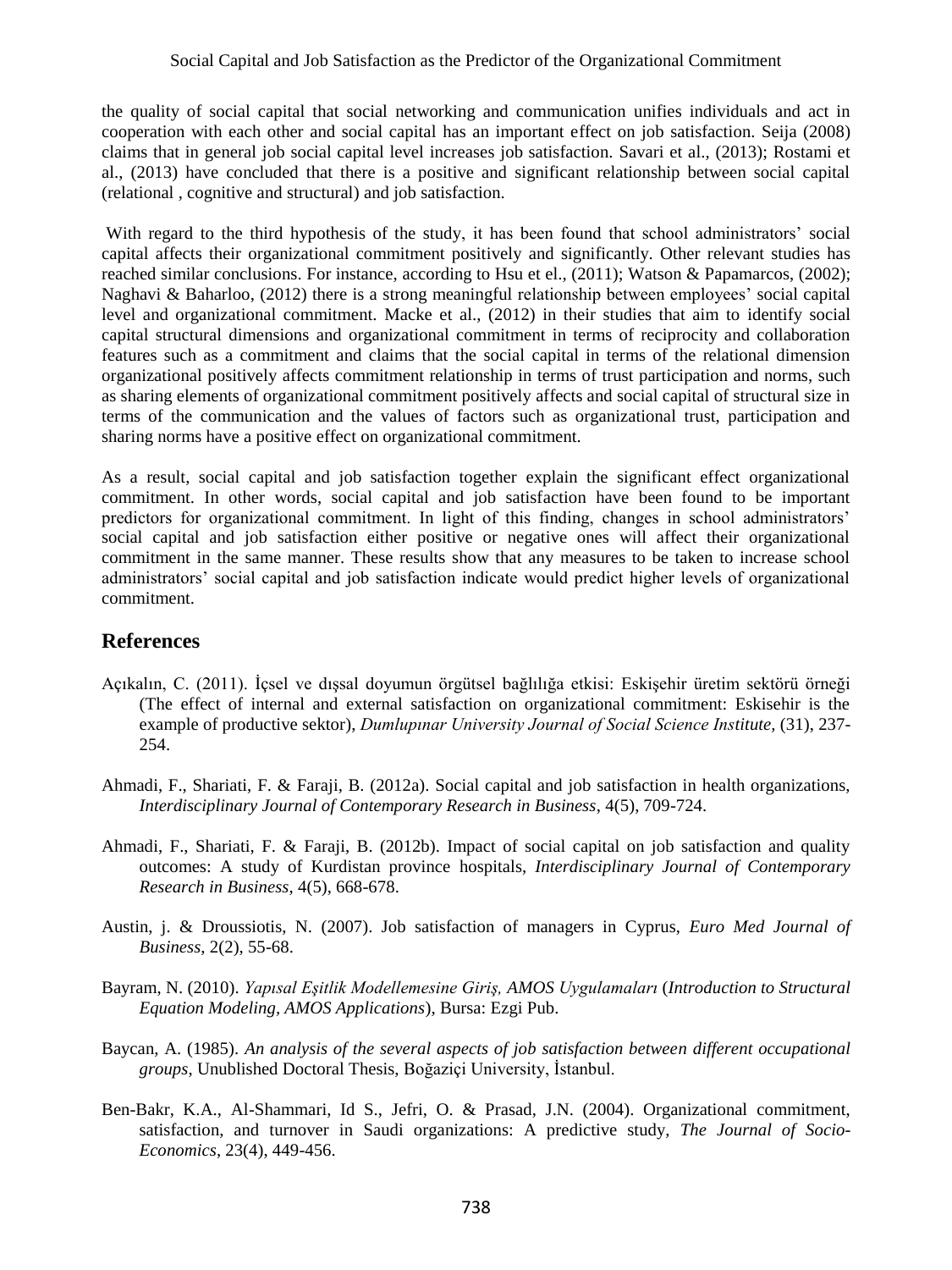- Bourdieu, P. (1986). Forms of capital. John, G.R. (Ed.). In: *Handbook of theory and research for the sociology of education*, (pp. 248-249), New York: Greenwood.
- Bowman, M.J. (2007). *Influence of having a full-time lead mentor on a new teacher's work attitudes, and ultimately on their intent to remain in teaching or leave*, Unpublished Doctoral Dissertation, Western Carolina University, Cullowhee, (UMI NO. 3255357).
- Büyüköztürk, Ş. (2007). *Sosyal Bilimler İçin Veri Analizi El Kitabı* (*Handbook of Data Analysis for Social Sciences*)*,* Ankara: Pegem A Pub.
- Byrne, B.M. (2001). *Structural Equation Modeling with AMOS: Basic Concepts, Applications and Programming*, Mahwah, N.J.: Lawrence Erlbaum Associates. Retrieved 28 September 2013 from <http://books.google.com.tr/books?id=c2HsLlDZonkC>
- Chazon, T.L. (2009). *Social capital: Relationship between social capital and teacher job satisfaction within a learning organization*, Unpublished Doctoral Thesis, Gardner-Webb University, USA.
- Coleman, J.S. (1988). Social capital in the creation of the human capital, *The American Journal of Sociology*, *94*, 95-120.
- Demirtaş, H. (2010). Dershane öğretmenlerinde örgütsel bağlılık ve iş doyumu (The organizational commitment and job satisfaction among teachers working at private courses), *İnönü University Journal of the Faculty of Education*, 11(2), 177-206.
- Edwards, B. & Foley, M. (1999): Is it time to disinvest in social capital?, *Journal of Public Policy*, (19), 141-173.
- Ersözlü, A. (2008). *Sosyal sermayenin ortaöğretim kurumlarında görev yapan öğretmenlerin iş doyumuna etkisi -Tokat ili örneği* (*The effects of social capital on job satisfaction of high school teachers- Sample of Tokat city*), Unpublished Master Thesis, Fırat University Social Science Institute, Elazığ.
- Flap, H. & Völker, B. (2001). Goal specific social capital and job satisfaction: Effects of different types of networks on instrumental and social aspects of work, *Social Networks*, 23(4), 297-320.
- Flap, H., Völker, B. & Bulder, B. (2000). Social Capital at the Workplace and Job Satisfaction, The Management of Durable Relations: Theoretical Models and Empirical Studies of Households and Organizations. Edited by Jeroen Weesie and Werner Raub. Amsterdam, ThelaThesis. Retrieved 20 January 2014 **from** the set of the set of the set of the set of the set of the set of the set of the set of the set of the set of the set of the set of the set of the set of the set of the set of the set of the set of the [http://www.researchgate.net/profile/Henk\\_Flap/publication/46604516\\_Social\\_Capital\\_at\\_the\\_Work](http://www.researchgate.net/profile/Henk_Flap/publication/46604516_Social_Capital_at_the_Workplace_and_Job_Satisfaction/file/3deec51a4ac6be44ab.pdf) [place\\_and\\_Job\\_Satisfaction/file/3deec51a4ac6be44ab.pdf](http://www.researchgate.net/profile/Henk_Flap/publication/46604516_Social_Capital_at_the_Workplace_and_Job_Satisfaction/file/3deec51a4ac6be44ab.pdf)
- Fiorito, J., Bozeman, D.P., Young, A. & Meurs, J.A. (2007), Organizational commitment, human resource practices, and organizational characteristics, *Journal of Managerial Issues*, 19(2), 186-207.
- Göksel, A., Aydıntan, B. & Bingöl, D. (2010). Örgütlerde bilgi paylaşım davranışı: Sosyal sermaye boyutundan bir bakış (*Knowledge sharing behavior in organizations: A view from social capital dimension)*, *Ankara University SBF Journal*, 65(4), 87-109.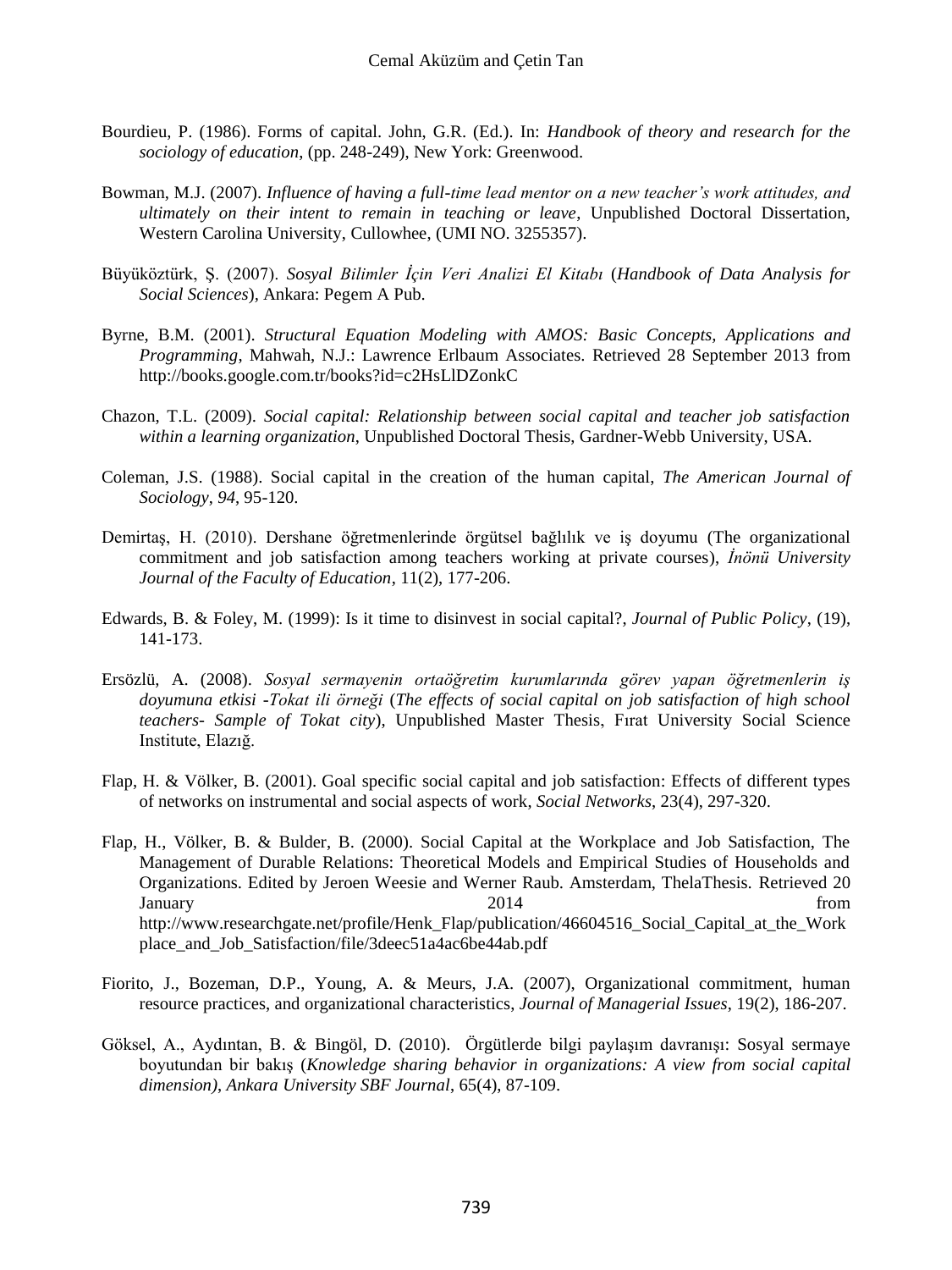- Hsu, C.-P., Chang, C.-W., Huang , H-C. & Chiang, C-Y. (2011). The relationships among social capital, organisational commitment and customer-oriented prosocial behaviour of hospital nurses, *Journal of Clinical Nursing*, *20*, 1383–1392.
- Izgar, H. (2008). Okul yöneticilerinde iş doyumu ve örgütsel bağlılık (Job satisfaction and organizational commitment of school directors), *Selçuk University Ahmet Keleşoğlu Faculty of Education Journal*, *25*, 317-334.
- Joreskog, K.G. & Sorbom, D. (1993). *LISREL 8: Structural Equation Modeling with the SIMPLIS Command Language*, Chicago, IL: Scientific International Software. Retrieved 12 November 2013 <http://books.google.com.tr/books?id=f61i3quHcv4C>
- Kapu, H. (2008). Sosyal sermaye ve organizasyonların öngörü yeteneğini geliştirme gücü (Organization for the development of social capital and power forecasting capabilities), *Atatürk University Journal of Economics and Administrative Sciences*, 22(1), 259-288.
- Karagül, M. & Masca, M. (2005). Sosyal sermaye üzerine bir inceleme (Litarature review on social capital), *The International Journal of Economic and Social Research*, *1*, 37-52.
- Karataş, S. & Güleş, H. (2010). İlköğretim okulu öğretmenlerinin iş tatmini ile örgütsel bağlılığı arasındaki ilişki (The relationship between primary school teachers' job satisfaction and organizational commitment), *Uşak University Journal of Social Science*, 3(2), 74-89.
- Karasar, N. (2012). *Bilimsel Araştırma Yöntemi* (*Scientific Research Methods*), Ankara: Nobel Pub.
- Kaya, U. (2009). *İlköğretim müfettişlerinin iş tatminleri ile örgütsel bağlılıkları arasındaki ilişki - İstanbul ili örneği* (*Job satisfaction and organizational commitment level of elemantary supervisors - Sample of İstanbul city)*, Unpublished Master Thesis, Maltepe University, İstanbul.
- Kline, B.R. (2005). *Principles and Practice of Structural Equation Modeling*. (Second Edition). New York: The Guilford Press. Retrieved 16 November 2013 from <http://books.google.com.tr/books?id=-MDPILyu3DAC>
- KOSGEB. (2005). *Ekonomik Kalkınmada Sosyal Sermayenin Rolü* (*The Role of Social Capital in Economic Development*), Ankara: Directorate of Economic and Strategic Research Centers
- Kök, S.B. (2006). İş Tatmini ve örgütsel bağlılığın incelenmesine yönelik bir araştırma (A research on the investigation of job satisfaction and organizational commitment), *Atatürk University Journal of Economics and Administrative Sciences*, 20(1), 291-315.
- Kreitner, R., Kinicki, A., & Murc, B. (1999). *Organizational Behaviour*. (First Edition), Mc Graw-Hill Publisher.
- Macke, J., Genari, D. & Faccin, K. (2012). Social capital and commitment in the Brazilian wine industry, *Electronic Journal of Business Ethics and Organization Studies*,17(1), 22-30.
- Meador, J.L. (2001). *Job satisfaction, perceived organizational support, and organizational commitment: Implications for teacher turnover in small rural schools*, Unpublished Doctoral Dissertation, Stephen F. Austin State University, Texas. (UMI NO. 3023446).
- Meyer, J.P. & Allen, N.J. (1984). Testing the "side-bet theory" of organizational commitment: Some methodological considerations, *Journal of Applied Psychology*, *69*, 372-378.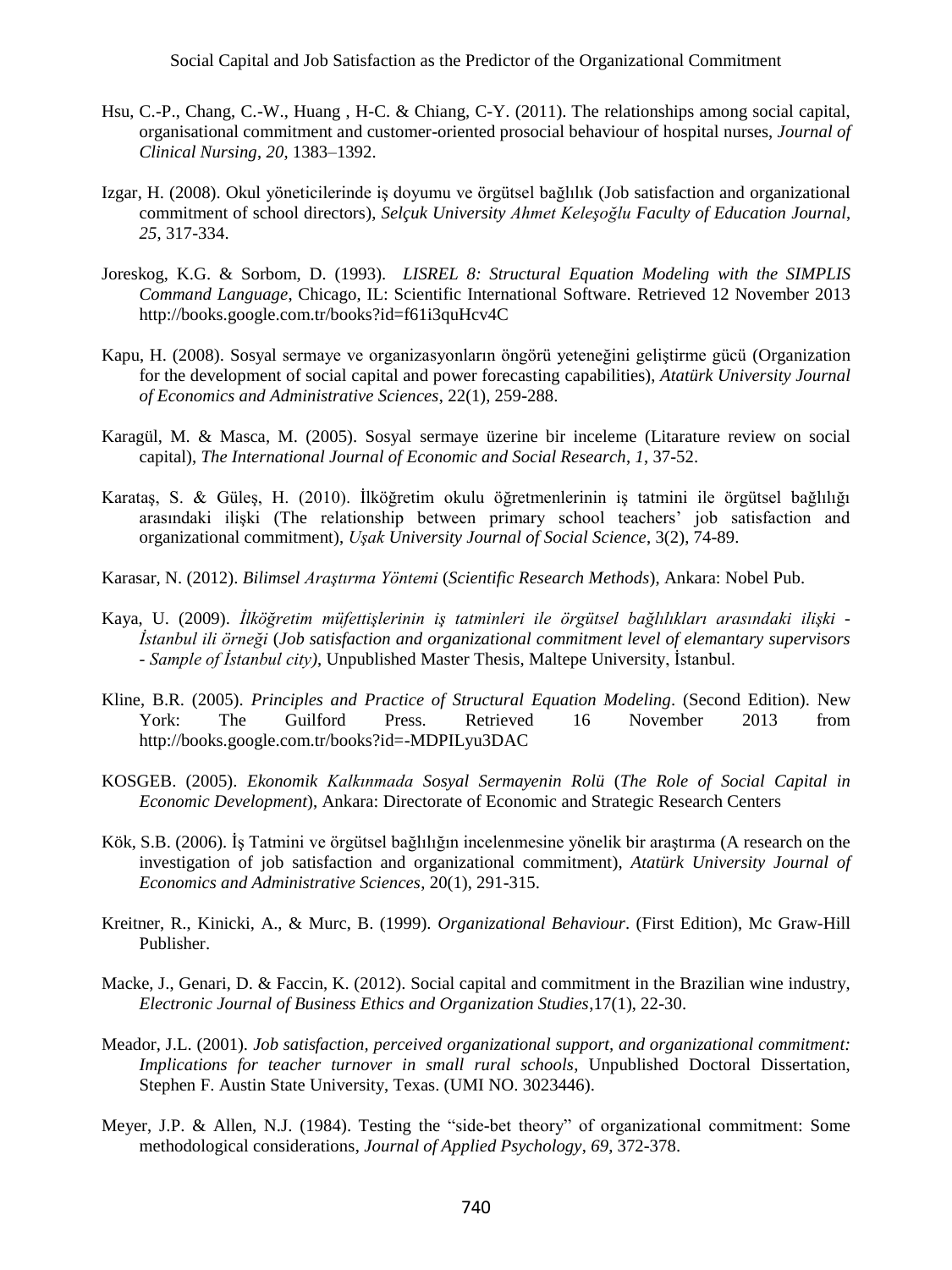- Mowday, R.T., Steers, R.M. & Porter, L.W. (1979). The measurement of organizational commitment, *Journal of Vocational Behavior*, *14*, 224-247.
- Naghavi, M.A.S. & Baharloo, A.S. (2012). The Role of Social Capital in Organizational Commitment Improvement at Iran National Oil Products Distribution Company (I.N.O.P.D.C). Retrieved 28 January 2014 from [http://papers.ssrn.com/sol3/papers.cfm?abstract\\_id=2100267](http://papers.ssrn.com/sol3/papers.cfm?abstract_id=2100267)
- Nauman, E. (1993). Antecedents and concequences of satisfaction and commitments among expariate managers, *Group Organization Managament*, 18(2), 153-188.
- Noruzy, A., Shatery, K., Rezazadeh, A., & Hatami-Shirkouhi, L. (2011). Investigation the relationship between organizational justice, and organizational citizenship behavior: The mediating role of perceived organizational support, *Indian Journal of Science and Technology*, 4(7), 842- 847.
- Ommen, O., Driller, E., Köhler, T., Kowalski, C., Ernstmann, N., Neumann, M. & Steffen, P. (2009). The relationship between social capital in hospitals and physician job satisfaction, *BMC Health Services Research*, 9(1), 1-9.
- Ostroff, C. (1992). The relationship between satisfaction, attitudes and performance: An organizational level analysis, *Journal of Applied Psychology*, *77*, 963-974.
- Özdemir, A.A. (2008). Çalışanların iş tatminlerinin arttırılmasında örgütsel sosyal sermaye yeni bir belirleyici olabilir mi? (Can social capital be a new determinant to build job satisfaction of employees?), *Journal of Administrative Sciences*, 6(1), 77-88.
- Reisinger, Y. & Mavondo, F.T. (2006). Structural equation modelling: Critical issues and new development, *Journal of Travel and Tourism Marketing*, 21(4), 41-72.
- Requena, F. (2003). Social capital, satisfaction and quality of life in the workplace, *Social Indicators Research*, 61(3), 331-360.
- Rostami, M., Hematali, M., Farmani, M. & Saraei, A. (2013). Relation of organizational social capital with job satisfaction and job stress: An empirical investigation, *J. Basic. Appl. Sci. Res*., 3(3), 578- 583.
- Sarıdede, U. & Doyuran, Ş. (2004). "Eğitim örgütlerinde örgütsel bağlılığın işten ayrılma niyetine etkisi" (The effects of organizational commitment in educational organizations to the intention to leave the job), *XIII. National Educational Conference*, 6-9 July 2004 Inonu University, Faculty of Education, Malatya.
- Savari, M., Eslami, M. & Monavarifard, F. (2013). The impact of social capital on agricultural employees' job satisfaction, City of Divandarreh*, International Research Journal of Applied and Basic Sciences*, 4(2), 291-295.
- Seçer, B. (2009). İşgücü piyasasında sosyal sermaye (Social capital in the labor market), *Journal of Public-Business*, 10(3), 103-129.
- Seija, N. (2008). *Job satisfaction and social capital of staff in educational institutions: A case study of the English school spring 2005*, Unpublished Master's Thesis, University of Helsinki, Helsinki.